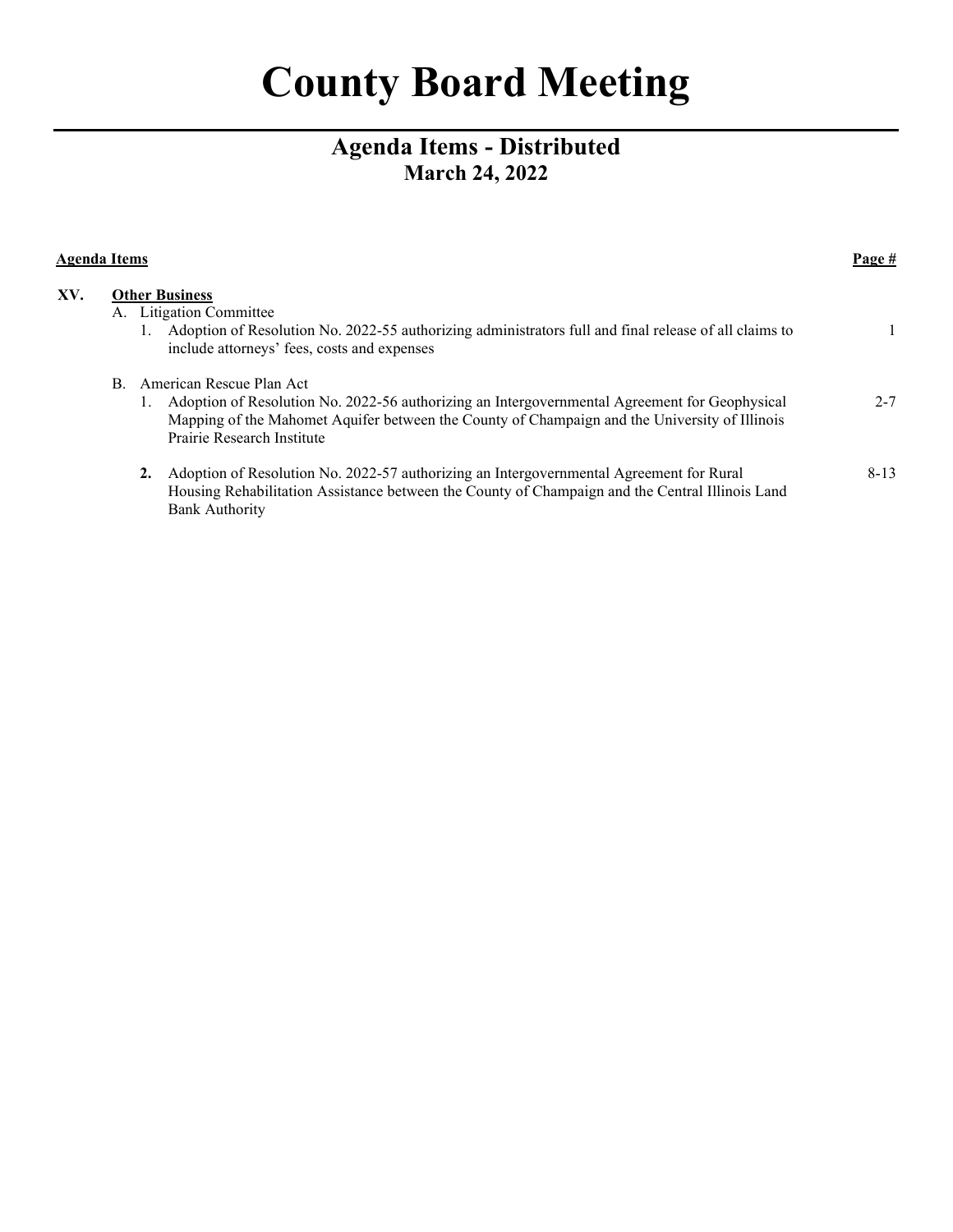#### **RESOLUTION NO. 2022-55**

### **AUTHORIZATION FOR ADMINISTRATOR'S FULL AND FINAL RELEASE OF ALL CLAIMS TO INCLUDE ATTORNEYS' FEES, COSTS AND EXPENSES**

**WHEREAS,** Champaign County has entered into negotiations and agreed to the terms as documented in the Administrator's Release of All Claims to Include Attorneys' Fees, Costs and Expenses in regard to the claims of the Estate of Andrea Perry;

**NOW, THEREFORE, BE IT RESOLVED** by the Champaign County Board that legal counsel is hereby authorized to execute the Administrator's Release of All Claims to Include Attorneys' Fees, Costs and Expenses in regard to the claims of the Estate of Andrea Perry.

**PRESENTED, ADOPTED, APPROVED by the County Board** this 24th day of March, A.D. 2022.

> Kyle Patterson, Chair Champaign County Board

\_\_\_\_\_\_\_\_\_\_\_\_\_\_\_\_\_\_\_\_\_\_\_\_\_\_\_\_\_\_\_\_\_\_\_\_\_\_

Recorded

& Attest: \_\_\_\_\_\_\_\_\_\_\_\_\_\_\_\_\_\_\_\_\_\_\_\_\_\_\_\_\_\_\_\_ Approved: \_\_\_\_\_\_\_\_\_\_\_\_\_\_\_\_\_\_\_\_\_\_\_\_\_\_\_\_\_\_\_\_\_\_\_\_\_\_\_\_\_\_

and ex-officio Clerk of the Date: Champaign County Board Date: \_\_\_\_\_\_\_\_\_\_\_\_\_\_\_\_\_\_\_\_\_\_\_\_

Aaron Ammons, County Clerk Darlene A. Kloeppel, County Executive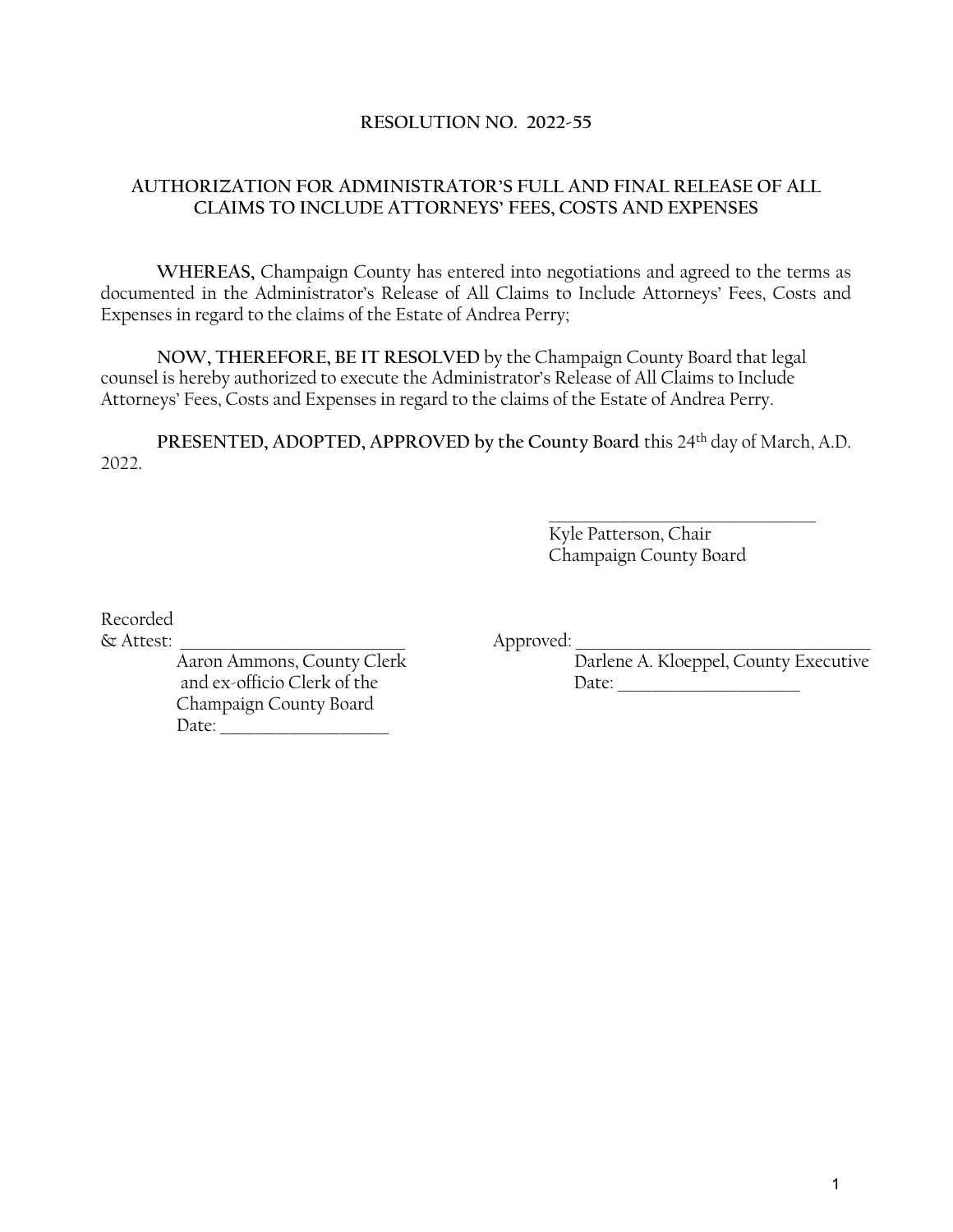#### **RESOLUTION NO. 2022 – 56**

#### **RESOLUTION AUTHORIZING AN INTERGOVERNMENTAL AGREEMENT WITH THE UNIVERSITY OF ILLINOIS PRAIRIE RESEARCH INSTITUTE**

WHEREAS, Section 10 of Article VII of the Illinois Constitution of 1970 and the Illinois Intergovernmental Cooperation Act, 5 ILCS 220/l et. seq. enables units of local government to enter into agreements among themselves and provide authority for intergovernmental cooperation; and

WHEREAS, The County of Champaign and the University of Illinois Prairie Research Institute desire to conduct geophysical mapping of the Mahomet Aquifer; and

WHEREAS, an intergovernmental agreement between the County of Champaign and the University of Illinois Prairie Research Institute has been prepared and outlines the responsibilities of each party;

NOW, THEREFORE, BE IT RESOLVED that the County Board of Champaign County authorizes the County Executive to enter into an intergovernmental agreement on behalf of Champaign County with the University of Illinois Prairie Research Institute for mapping of the Mahomet Aquifer.

PRESENTED, ADOPTED, APPROVED, AND RECORDED this 24<sup>th</sup> day of March, A.D. 2022.

> Kyle Patterson, Chair Champaign County Board

Recorded

Date:

& Attest: \_\_\_\_\_\_\_\_\_\_\_\_\_\_\_\_\_\_\_\_\_\_\_\_\_\_\_\_ Approved:\_\_\_\_\_\_\_\_\_\_\_\_\_\_\_\_\_\_\_\_\_\_\_\_\_\_\_\_\_\_\_\_

Aaron Ammons, County Clerk Darlene A. Kloeppel, County Executive and ex-officio Clerk of the and Presiding Officer of the Board Champaign County Board Date: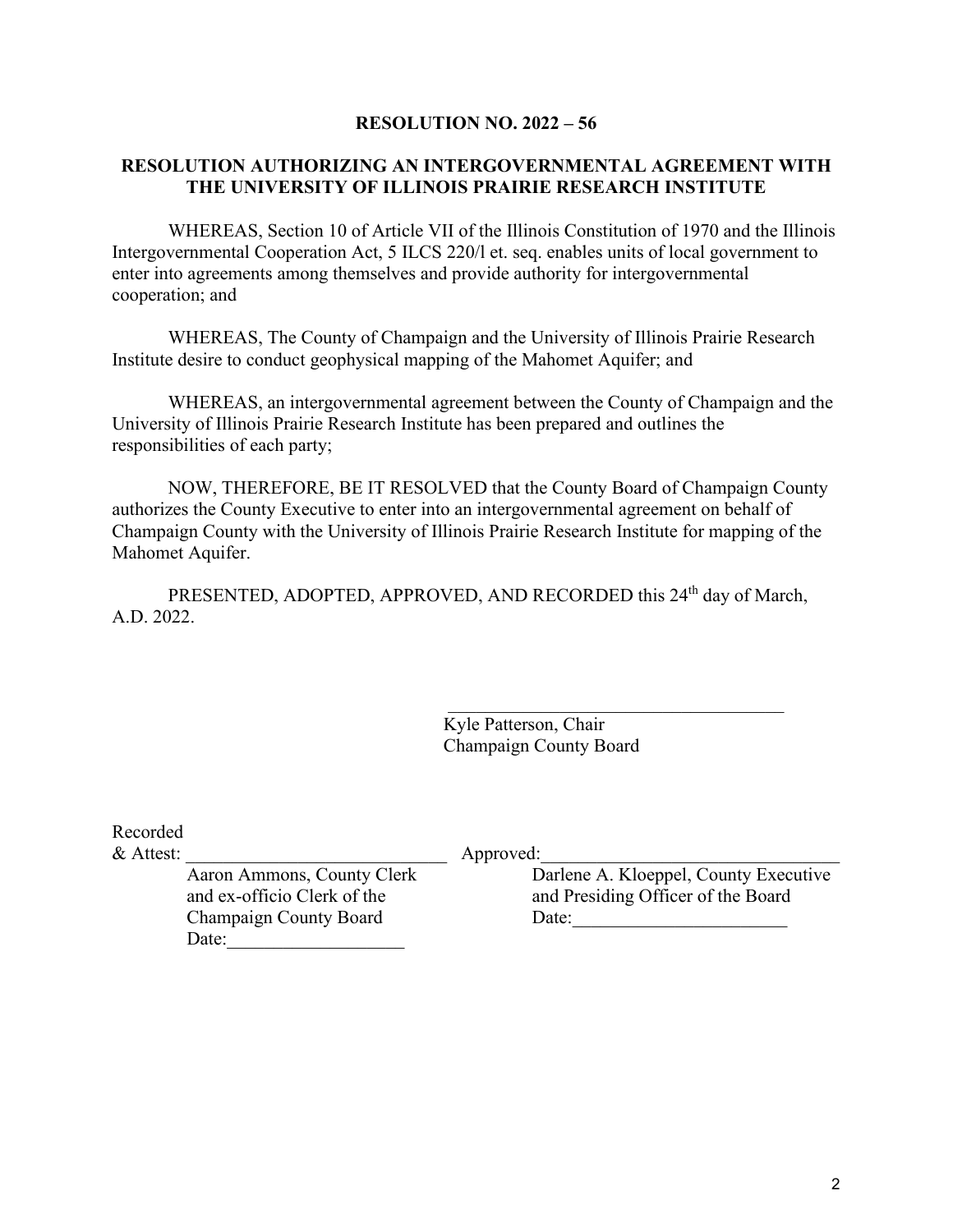#### **INTERGOVERNMENTAL AGREEMENT FOR GEOPHYSICAL MAPPING OF THE MAHOMET AQUIFER BETWEEN THE COUNTY OF CHAMPAIGN AND THE UNIVERSITY OF ILLINOIS PRAIRIE RESEARCH INSTITUTE**

**THIS AGREEMENT** is made and entered by and among the County of Champaign ("County") and the University of Illinois Prairie Research Institute ("PRI") (herein after collectively referred to as "the Parties"), effective on the last date signed by a Party hereto.

WHEREAS, Section 10 of Article VII of the Illinois Constitution of 1970 and the Illinois Intergovernmental Cooperation Act, 5 ILCS 220/1 et seq. enables the parties to enter into agreements among themselves and provide authority for intergovernmental cooperation; and

WHEREAS, the County is in receipt of funds pursuant to the American Rescue Plan Act of 2021, P.L. 117-2 ("ARPA Funds"); and

WHEREAS, the County is authorized by Section  $603(c)(1)(D)$  of the Social Security Act and the United States Department of Treasury Interim and Final Rule 31 CFR Part 35 to make necessary investments in water infrastructure; and

WHEREAS, PRI is a governmental entity that provides scientific expertise to state agencies, communities, industries, and individuals, with specific responsibilities described in state statutes; and

WHEREAS, the Parties desire to enter into this Agreement to recognize the roles and responsibilities for each Party in conducting mapping of the Mahomet Aquifer.

NOW, THEREFORE, the Parties agree as follows:

**Section 1. Purpose and Scope:** The Parties agree that the Mahomet Aquifer is the sole source of potable water for East Central Illinois. The purpose of this Agreement is for the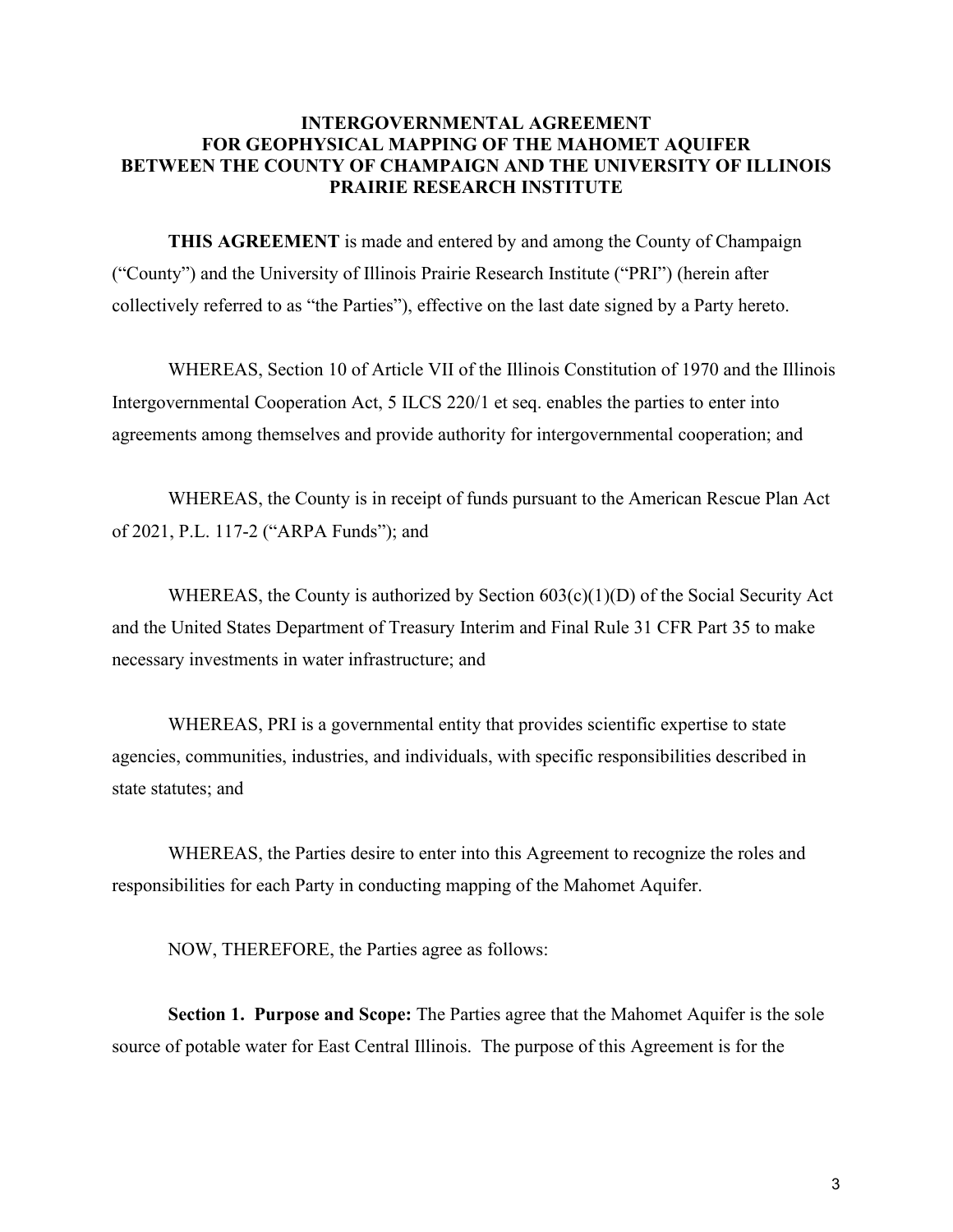County to provide ARPA Funds to PRI to conduct geophysical mapping of the Mahomet Aquifer in order to help determine sustainability of the water resource. Project elements will include:

- A. Collection, processing, and interpretation of approximately 2,499 miles of highresolution helicopter transient electromagnetic method (HTEM) data within the jurisdiction of Champaign County.
- B. Collection and interpretation of high-quality ground-based subsurface measurements.
- C. Integration of newly collected and existing ground-based geologic and geophysical data.
- D. Creation of models of aquifer geometry.
- E. Mapping of thickness and distribution of the Mahomet aquifer.
- F. Interpretation and mapping of the geologic variability of character of the Mahomet aquifer.
- G. Creation of geologic maps in GIS format and detailed 3D aquifer models of high resolution and reliability.
- H. Insight on characterization of the aquifer distribution and geometry, which can be used to improve groundwater modeling and management decisions.
- I. Provision of deliverables including: project boundary map, as-flown flight lines from HTEM survey, map showing Mahomet aquifer boundaries, information on water interactions between Mahomet aquifer and other shallow aquifers, assessment of local patterns of groundwater flow paths, geologic cross sections showing the characteristics of the Mahomet aquifer, and report describing the methods and results.

**Section 2. Funding Amount:** The County, subject to the terms and conditions of this Agreement, hereby agrees to provide ARPA Funds in amount of up to \$500,000 to PRI for the Mahomet Aquifer mapping project.

**Section 3. Funding Requirements:** Each of the following requirements must be met to utilize ARPA Funds for the purpose specified in this Agreement:

A. The project must be in accordance with Section 1 and scope of services between the County and PRI.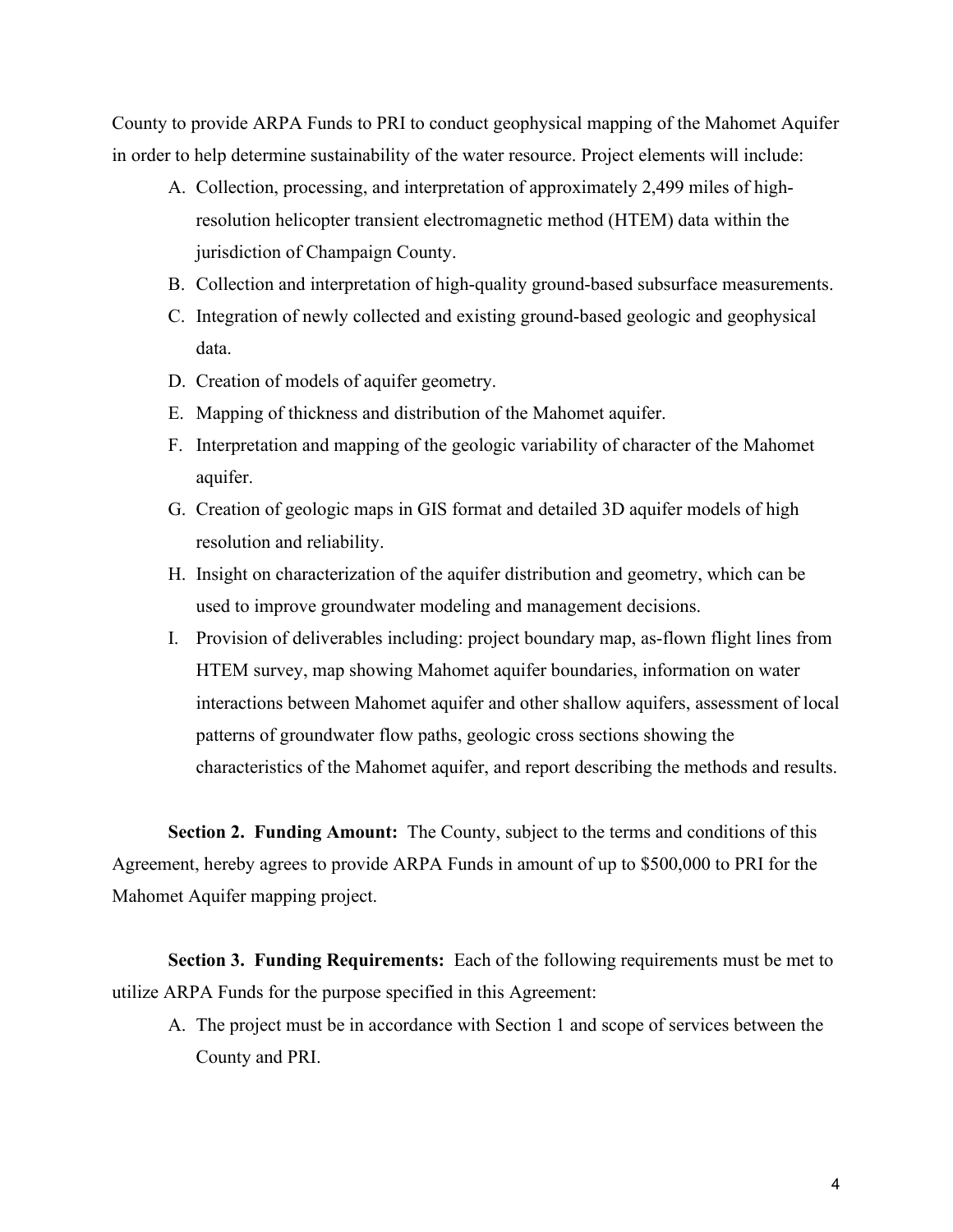- B. The project tasks and funding assistance must occur between March 3, 2021 and December 31, 2024.
- C. The maximum amount of assistance from this Agreement shall not exceed \$500,000 with budgeted categories provided.
- D. PRI must provide reporting information to the County as required in Section 4.
- E. The County will transfer ARPA Funds to PRI in an amount up to \$500,000 in support of this assistance, available beginning County fiscal year 2022. The transferred funds shall be payments made upon each submitted and approved invoice, with no greater than one payment per month. A Risk Assessment Form and detailed invoice shall be submitted by PRI to the County prior to the first payment; followed by a detailed invoice for each payment thereafter; followed by a Reporting Form by PRI to the County each quarter until the project assistance is complete. The County shall provide the Risk Assessment Form and Reporting Form templates to PRI.

**Section 4. Roles and Responsibilities of PRI:** PRI agrees to adhere to funding requirements and provide information needed that includes the following:

- A. PRI will adhere to the ARPA Funds fiscal, accounting, and audit procedures that conform to the Generally Accepted Accounting Principles (GAAP) and the requirements of Federal Uniform Guidance (2 CFR Part 200).
- B. PRI will conduct the mapping project with ARPA Funds in accordance with Sections 1 and 3.
- C. PRI will submit reporting information to the County as required by the Department of Treasury, upon request of the County. Information will include but is not limited to: project details, project timeline and status, and expenditure information and status.
- D. PRI will provide to the County, upon reasonable notice, access to and the right to examine such books and records of PRI. PRI will make reports to the County as the County may reasonably require so that the County may determine whether there has been compliance with this Agreement.
- E. No person shall be excluded from participation in programs the County is funding, be denied the benefits of such program, or be subjected to discrimination under any program or activity funded in whole or in part with the funds provided under this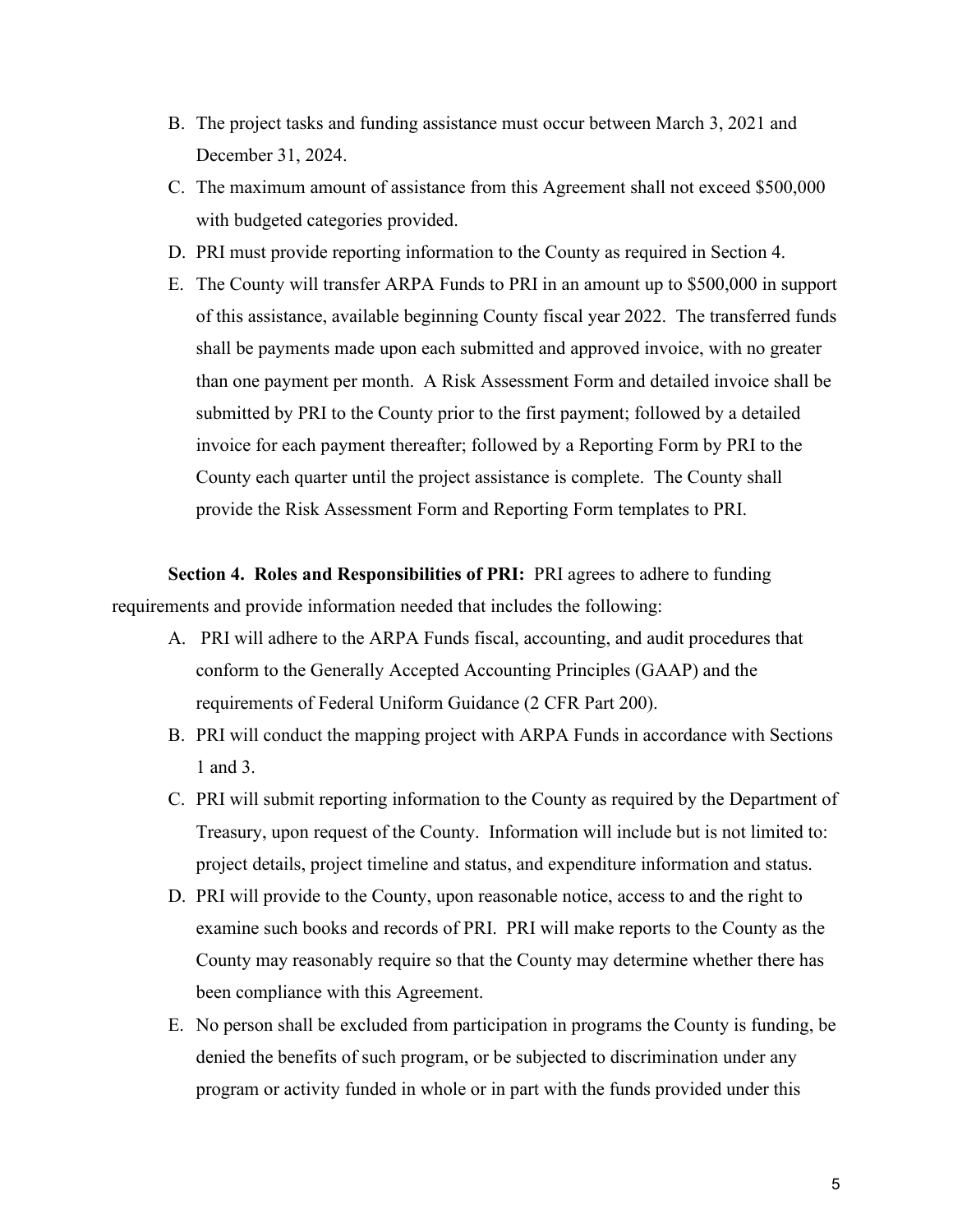Agreement on the ground of race, ethnicity, color, national origin, sex, sexual orientation, gender identity or expression, religion, disability, or on any other ground upon which such discrimination is prohibited by law. PRI understands that Executive Order 13985, Advancing Racial Equity and Support for Underserved Communities Through the Federal Government, applies to the use of ARPA Funds.

F. PRI will comply with all applicable statutes, ordinances, and regulations. PRI will not use any of these ARPA Funds for lobbying purposes. If it is determined by the County that any expenditure made with ARPA Funds provided under this Agreement is prohibited by law, PRI will reimburse the County any amount that is determined to have been spent in violation.

#### **Section 5. Roles and Responsibilities of the County:**

- A. The County shall provide ARPA Funds to PRI in an amount up to \$500,000, divided into maximum monthly or as-needed payments, pending project activity and invoices. An invoice and Risk Assessment Form shall be submitted by PRI to the County prior to the first payment; followed by monthly or fewer invoices for project work; and submission of a Reporting Form by PRI to the County on a quarterly basis until the project assistance is complete. The County shall provide the Risk Assessment Form and Reporting Form templates to PRI.
- B. The County shall provide oversight as described in this Agreement for the purpose of ensuring that ARPA Funds are spent in compliance with Federal law, and in compliance with the intended purpose of the funds as set forth in this Agreement.

**Section 6. Term and Termination:** This Agreement shall commence upon its execution between the Parties. This Agreement may be terminated by either party upon a thirtyday notice in writing to the other party. Upon termination, PRI shall provide to the County an accounting of the ARPA Funds and shall remit unspent ARPA Funds to the County. Additionally, if PRI does not spend the ARPA Funds in accordance to the regulations and requirements specified in this Agreement, PRI will be required to repay the County in the amount of ARPA funds that were utilized incorrectly.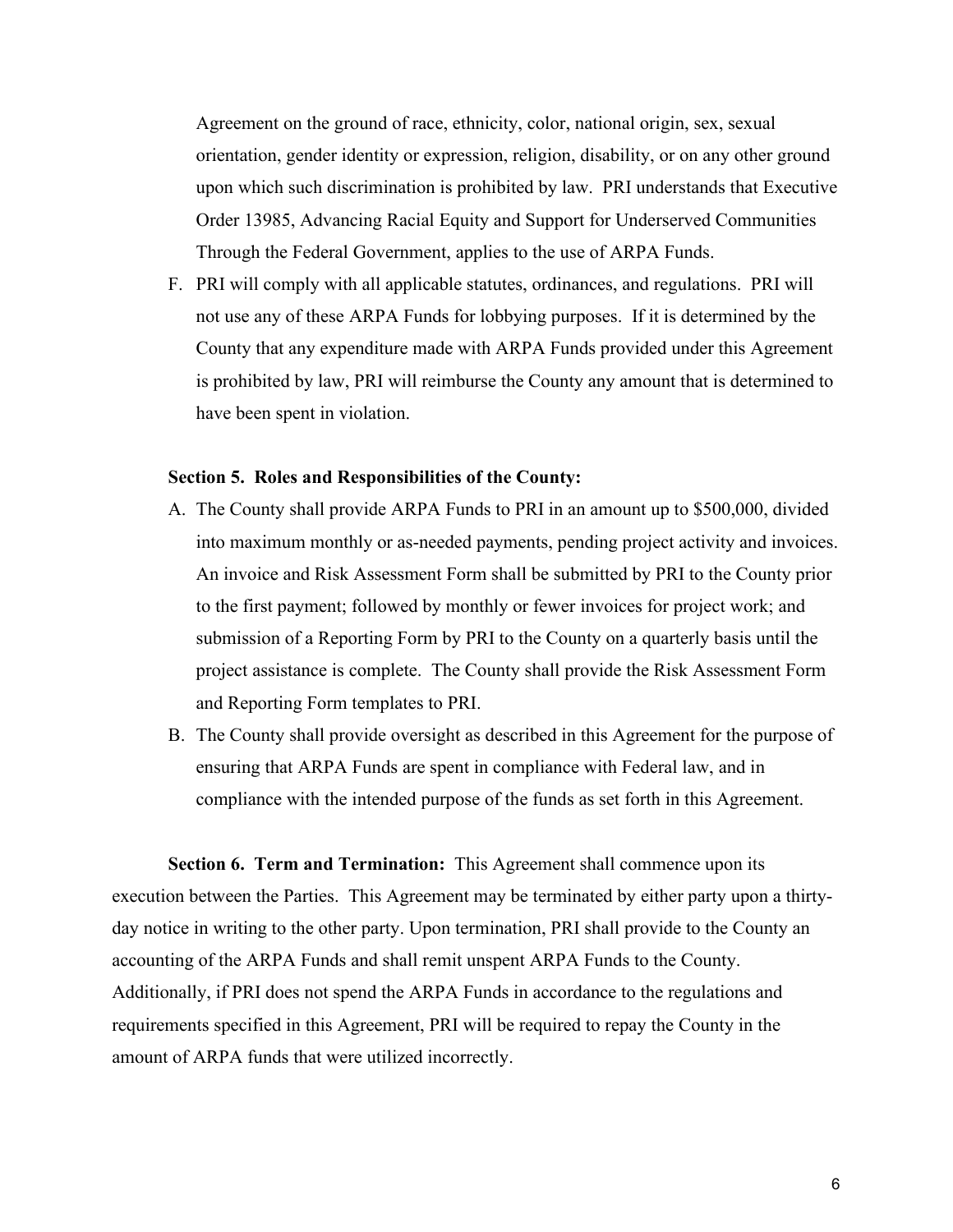**Section 7. Amendments:** This Agreement may be amended only by an agreement of the parties executed in the same manner in which this Agreement is executed.

**Section 8. Limitation of Liability:** Under no circumstances shall either Party be liable to the other Party or any third Party for any damages resulting from any part of this Agreement such as, but not limited to, loss of revenue or anticipated profit or lost business, costs of delay or failure of delivery, which are not related to or the direct result of a Party's negligence or breach.

The Parties agree to the terms and conditions set forth above as demonstrated by their signatures as follows:

## **UNIVERSITY OF ILLINOIS THE COUNTY OF CHAMPAIGN PRAIRIE RESEARCH INSTITUTE**

| By:                                                                                                | By:                         |
|----------------------------------------------------------------------------------------------------|-----------------------------|
| Date:<br>the control of the control of the control of the control of the control of the control of | Date:                       |
| ATTEST:<br><u> 1989 - Johann Stone, Amerikaansk politiker (</u>                                    | ATTEST:                     |
| <b>APPROVED AS TO FORM:</b>                                                                        | <b>APPROVED AS TO FORM:</b> |
|                                                                                                    |                             |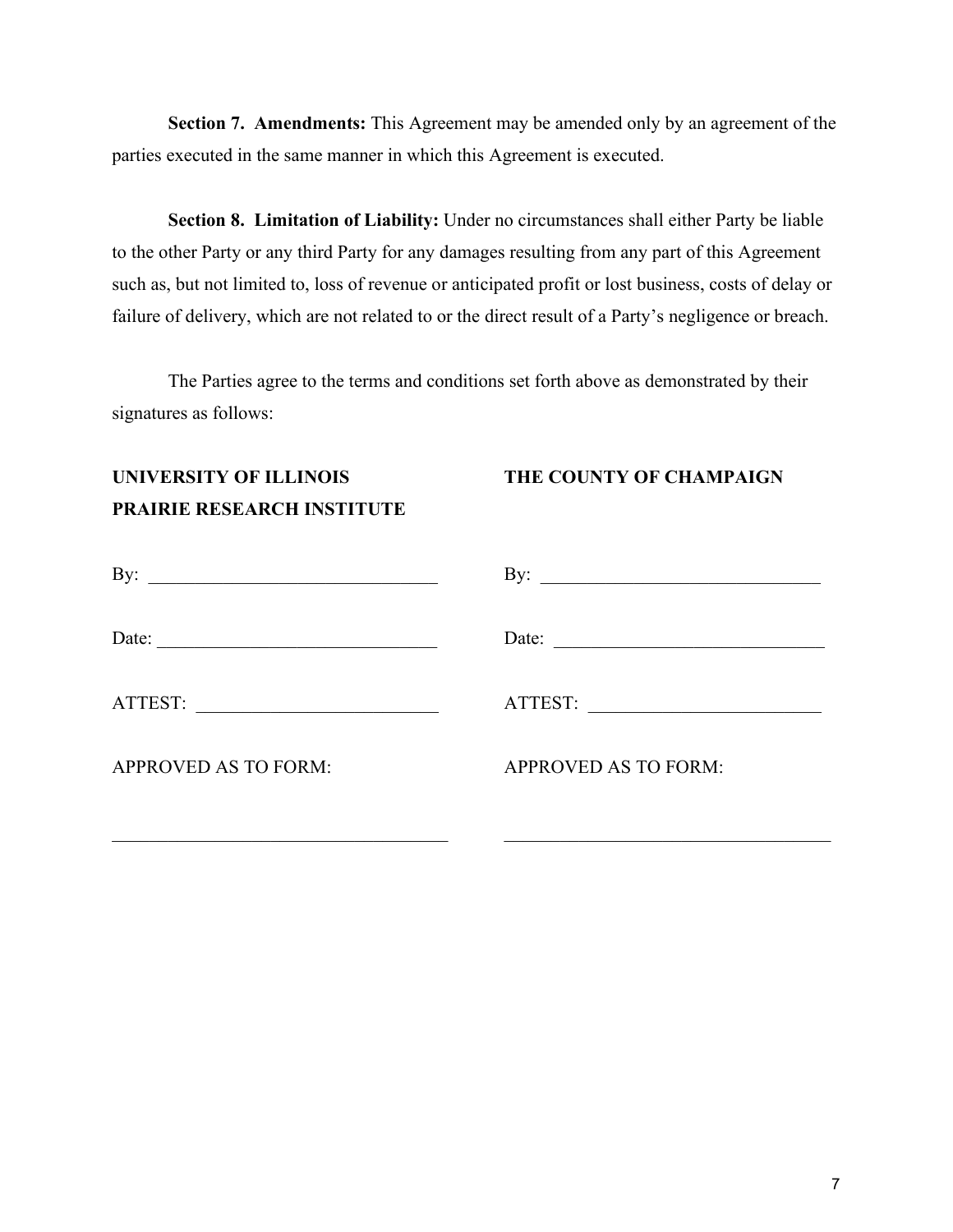#### **RESOLUTION NO. 2022 – 57**

#### **RESOLUTION AUTHORIZING AN INTERGOVERNMENTAL AGREEMENT WITH THE CENTRAL ILLINOIS LAND BANK AUTHORITY**

WHEREAS, Section 10 of Article VII of the Illinois Constitution of 1970 and the Illinois Intergovernmental Cooperation Act, 5 ILCS 220/l et. seq. enables units of local government to enter into agreements among themselves and provide authority for intergovernmental cooperation; and

WHEREAS, The County of Champaign and the Central Illinois Land Bank Authority desire to assist rural housing rehabilitation in response to the COVID-19 pandemic; and

WHEREAS, an intergovernmental agreement between the County of Champaign and the Central Illinois Land Bank Authority has been prepared and outlines the responsibilities of each party;

NOW, THEREFORE, BE IT RESOLVED that the County Board of Champaign County authorizes the County Executive to enter into an intergovernmental agreement on behalf of Champaign County with the Central Illinois Land Bank Authority for rural housing rehabilitation assistance.

PRESENTED, ADOPTED, APPROVED, AND RECORDED this 24<sup>th</sup> day of March, A.D. 2022.

> Kyle Patterson, Chair Champaign County Board

Recorded

& Attest: \_\_\_\_\_\_\_\_\_\_\_\_\_\_\_\_\_\_\_\_\_\_\_\_\_\_\_\_ Approved:\_\_\_\_\_\_\_\_\_\_\_\_\_\_\_\_\_\_\_\_\_\_\_\_\_\_\_\_\_\_\_\_

Champaign County Board Date: Date:

Aaron Ammons, County Clerk Darlene A. Kloeppel, County Executive and ex-officio Clerk of the and Presiding Officer of the Board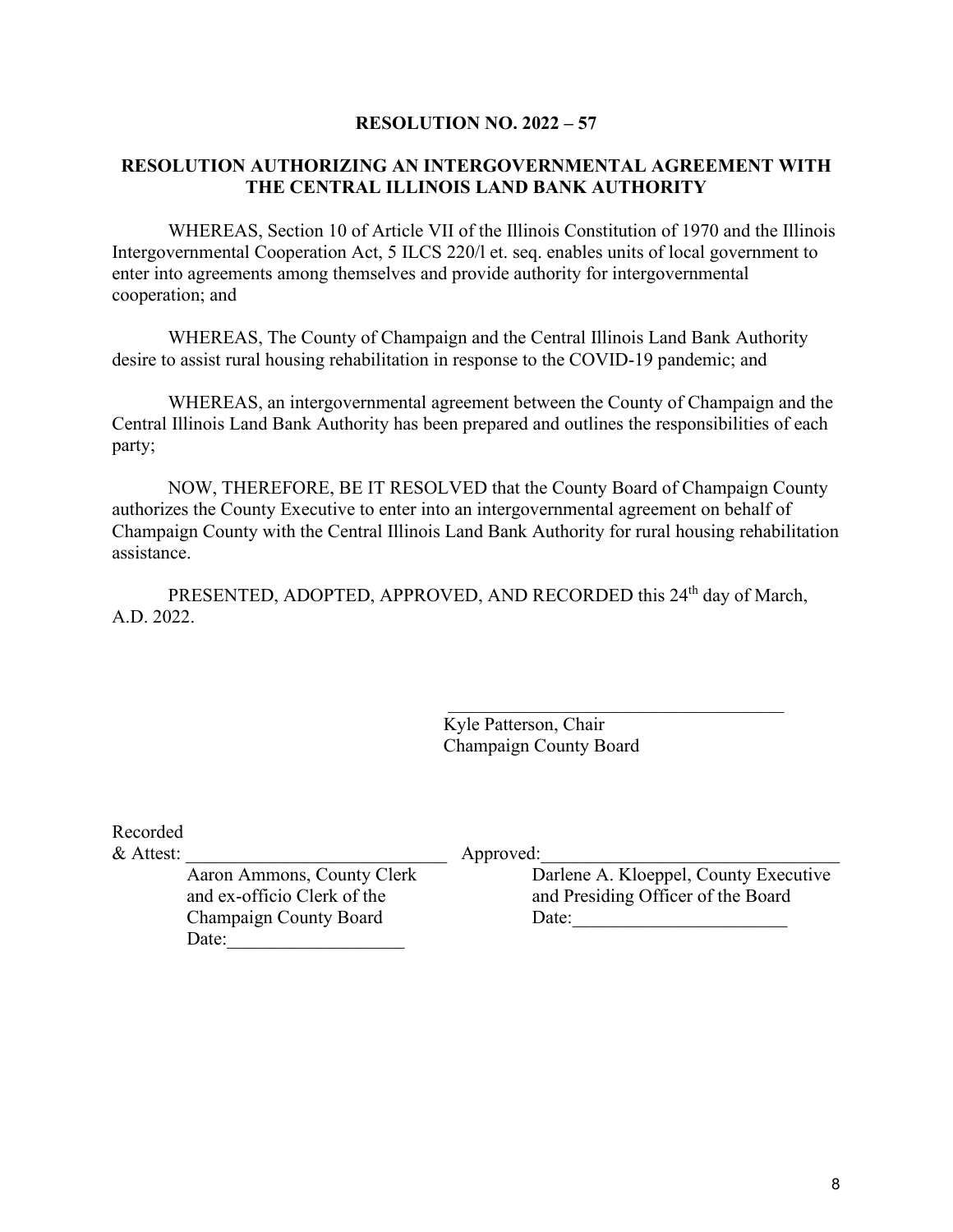#### **INTERGOVERNMENTAL AGREEMENT FOR RURAL HOUSING REHABILITATION ASSISTANCE BETWEEN THE COUNTY OF CHAMPAIGN AND THE CENTRAL ILLINOIS LAND BANK AUTHORITY**

**THIS AGREEMENT** is made and entered by and among the County of Champaign ("County") and the Central Illinois Land Bank Authority ("CILBA") (herein after collectively referred to as "the Parties"), effective on the last date signed by a Party hereto.

WHEREAS, Section 10 of Article VII of the Illinois Constitution of 1970 and the Illinois Intergovernmental Cooperation Act, 5 ILCS 220/1 et seq. enables the parties to enter into agreements among themselves and provide authority for intergovernmental cooperation; and

WHEREAS, the County is in receipt of funds pursuant to the American Rescue Plan Act of 2021, P.L. 117-2 ("ARPA Funds"); and

WHEREAS, the County is authorized by Section  $603(c)(1)(A)$  of the Social Security Act and the United States Department of Treasury Interim and Final Rule 31 CFR Part 35 to provide assistance to households or populations facing negative economic impacts due to COVID-19; and

WHEREAS, CILBA is an intergovernmental entity that assists member communities with initiatives that revitalize neighborhoods, increase property values, stabilize real estate markets, and redevelop properties in Vermilion County, Champaign County, and Decatur; and

WHEREAS, the Parties desire to enter into this Agreement to recognize the roles and responsibilities for each Party in providing financial assistance for rural residential home rehabilitation projects.

NOW, THEREFORE, the Parties agree as follows: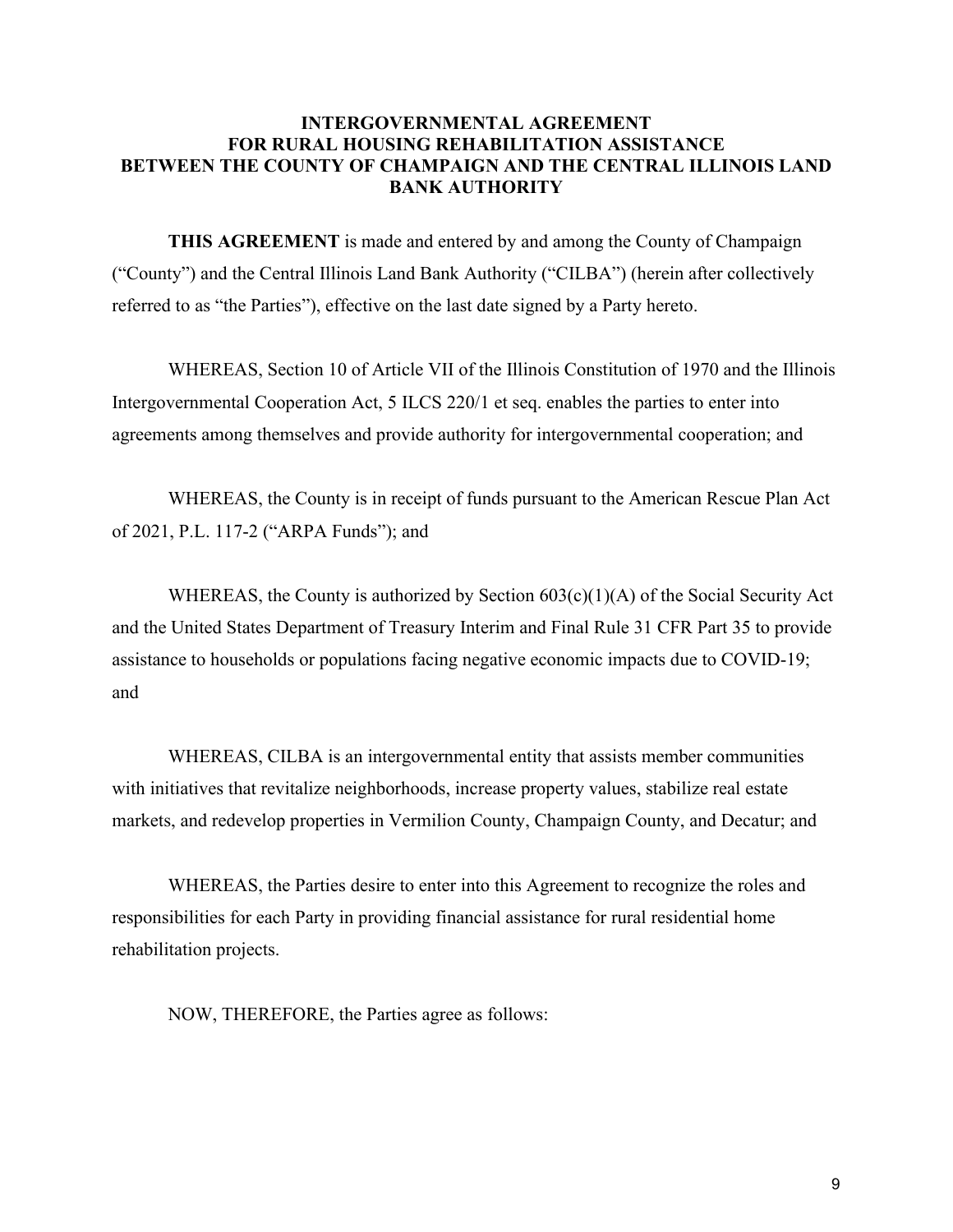**Section 1. Purpose and Scope:** The Parties agree that the COVID-19 Pandemic has negatively impacted residents and housing-related needs. The purpose of this Agreement is for the County to provide ARPA Funds to CILBA in order to assist residential home rehabilitation in rural areas of Champaign County that do not receive United States Housing and Urban Development (HUD) Community Development Block Grant (CDBG) Entitlement Funding. Therefore, all areas of Champaign County are eligible for this CILBA ARPA assistance outside of the corporate limits of Champaign, Urbana, and Rantoul. Eligibility for the program is based on income, owner occupancy, and type of requested repairs.

- A. The home must be owner occupied.
- B. The homeowner income must be low to moderate as defined by HUD.
- C. Home repairs are limited to exterior improvements such as roof, leaders, gutters, exterior siding, porches, steps, and other needed repairs that improve health, livability, and value of the home and neighborhood.

**Section 2. Funding Amount:** The County, subject to the terms and conditions of this Agreement, hereby agrees to provide ARPA Funds in amount of up to \$500,000 to CILBA to assist rural residential home rehabilitation.

**Section 3. Funding Requirements:** Each of the following requirements must be met to utilize ARPA Funds for the purpose specified in this Agreement:

- A. Each project must be approved under the purpose and scope of Section 1.
- B. The assistance must occur between March 3, 2021 and December 31, 2024; presumed to be caused or exacerbated by the COVID-19 pandemic during this time period.
- C. The maximum amount of assistance from this Agreement shall not exceed \$500,000 with a maximum breakdown of 15% for administration and 85% toward project repair costs.
- D. CILBA must provide reporting information to the County as required in Section 4.
- E. The County will transfer ARPA Funds to CILBA in an amount up to \$500,000 in support of this assistance, available beginning County fiscal year 2022. The transferred funds shall be payments as needed when projects are committed, with a maximum of \$50,000 per payment. A Risk Assessment Form shall be submitted by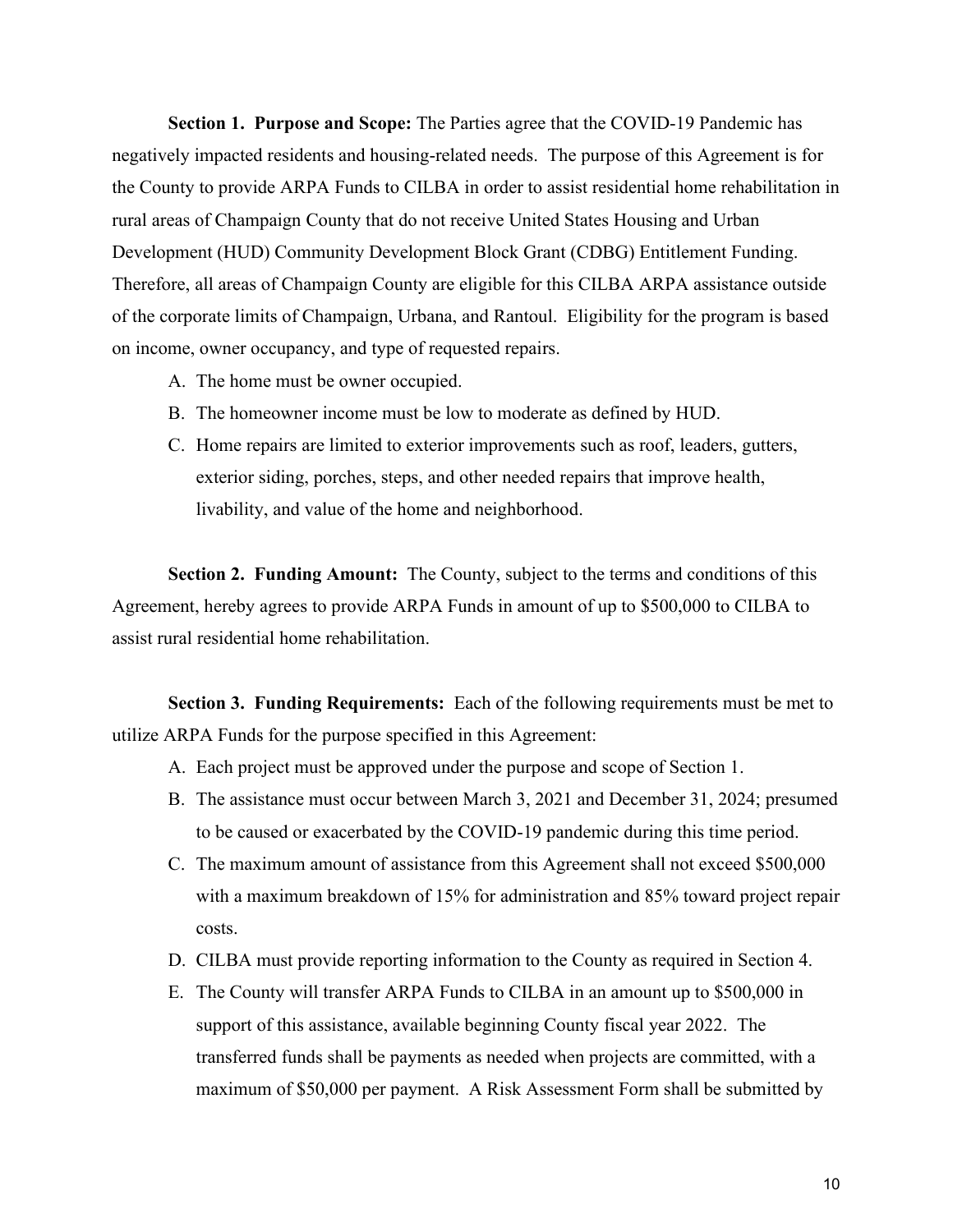CILBA to the County prior to the first payment; followed by project commitment documentation prior to any project payments; followed by a Reporting Form by CILBA to the County each quarter until the program assistance is complete. The County shall provide the Risk Assessment Form and Reporting Form templates to CILBA.

**Section 4. Roles and Responsibilities of CILBA:** CILBA agrees to adhere to funding requirements and provide information needed that include the following:

- A. CILBA will adhere to the ARPA Funds fiscal, accounting, and audit procedures that conform to the Generally Accepted Accounting Principles (GAAP) and the requirements of Federal Uniform Guidance (2 CFR Part 200).
- B. CILBA will assist rural residential home rehabilitations with ARPA Funds in accordance with Sections 1 and 3.
- C. CILBA will submit reporting information to the County as required by the Department of Treasury, upon request of the County. Information will include but is not limited to: number of clients/households served, demographic information, program details, how the program responds to the needs of the pandemic, program timeline and status, and expenditure information and status.
- D. CILBA will provide to the County, upon reasonable notice, access to and the right to examine such books and records of CILBA. CILBA will make reports to the County as the County may reasonably require so that the County may determine whether there has been compliance with this Agreement.
- E. No person shall be excluded from participation in programs the County is funding, be denied the benefits of such program, or be subjected to discrimination under any program or activity funded in whole or in part with the funds provided under this Agreement on the ground of race, ethnicity, color, national origin, sex, sexual orientation, gender identity or expression, religion, disability, or on any other ground upon which such discrimination is prohibited by law. CILBA understands that Executive Order 13985, Advancing Racial Equity and Support for Underserved Communities Through the Federal Government, applies to the use of ARPA Funds.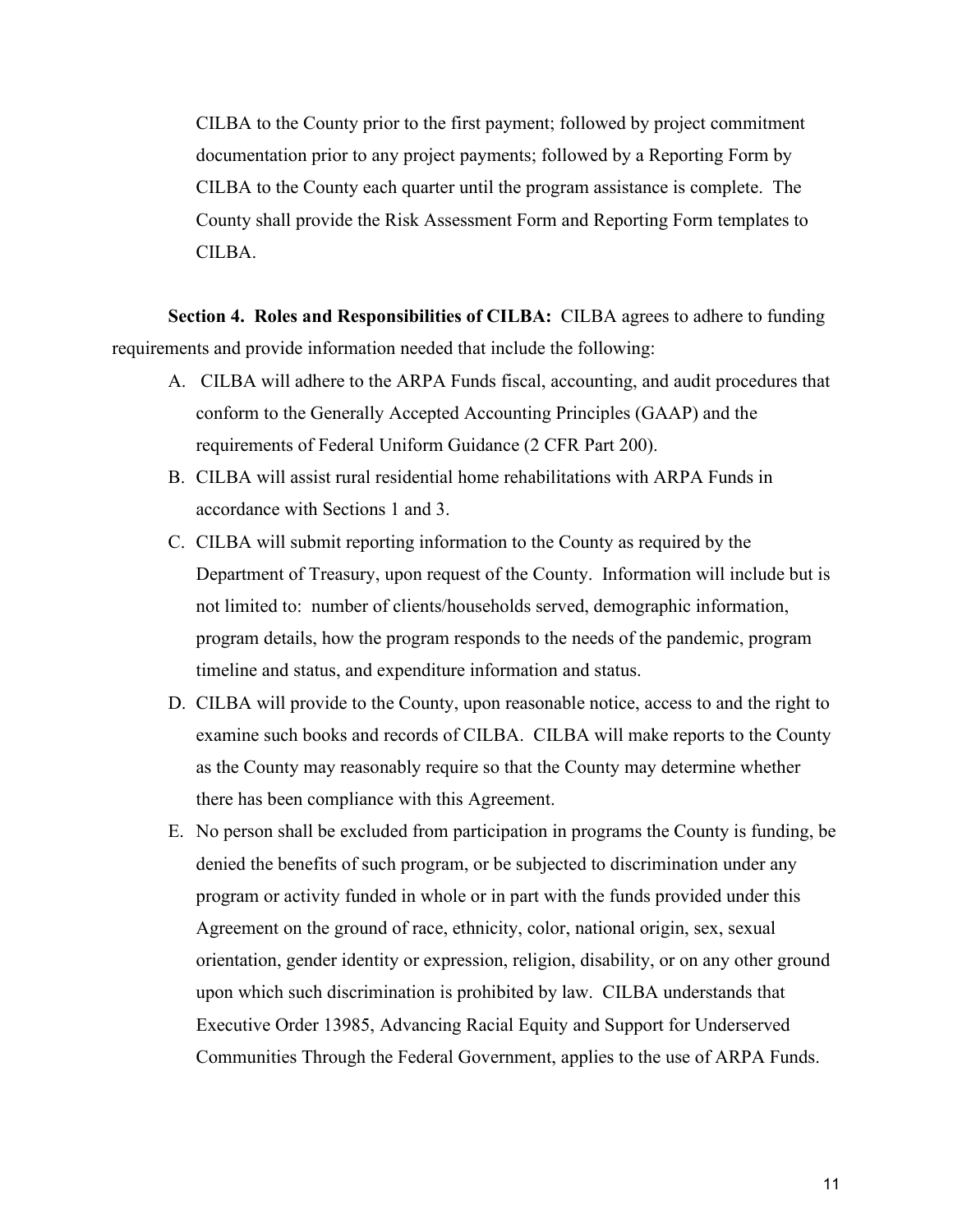F. CILBA will comply with all applicable statutes, ordinances, and regulations. CILBA will not use any of these ARPA Funds for lobbying purposes. If it is determined by the County that any expenditure made with ARPA Funds provided under this Agreement is prohibited by law, CILBA will reimburse the County any amount that is determined to have been spent in violation.

#### **Section 5. Roles and Responsibilities of the County:**

- A. The County shall provide ARPA Funds to CILBA in an amount up to \$500,000, divided into as-needed payments, pending project commitments. A request for funds and Risk Assessment Form shall be submitted by CILBA to the County prior to the first payment; followed by request for funds as needed for committed projects; and submission of a Reporting Form by CILBA to the County on a quarterly basis until all projects are complete. The County shall provide the Risk Assessment Form and Reporting Form templates to CILBA.
- B. The County shall provide oversight as described in this Agreement for the purpose of ensuring that ARPA Funds are spent in compliance with Federal law, and in compliance with the intended purpose of the funds as set forth in this Agreement.

**Section 6. Term and Termination:** This Agreement shall commence upon its execution between the Parties. This Agreement may be terminated by either party upon a thirtyday notice in writing to the other party. Upon termination, CILBA shall provide to the County an accounting of the ARPA Funds and shall remit unspent ARPA Funds to the County. Additionally, if CILBA does not spend the ARPA Funds in accordance to the regulations and requirements specified in this Agreement, CILBA will be required to repay the County in the amount of ARPA funds that were utilized incorrectly.

**Section 7. Amendments:** This Agreement may be amended only by an agreement of the parties executed in the same manner in which this Agreement is executed.

**Section 8. Limitation of Liability:** Under no circumstances shall either Party be liable to the other Party or any third Party for any damages resulting from any part of this Agreement